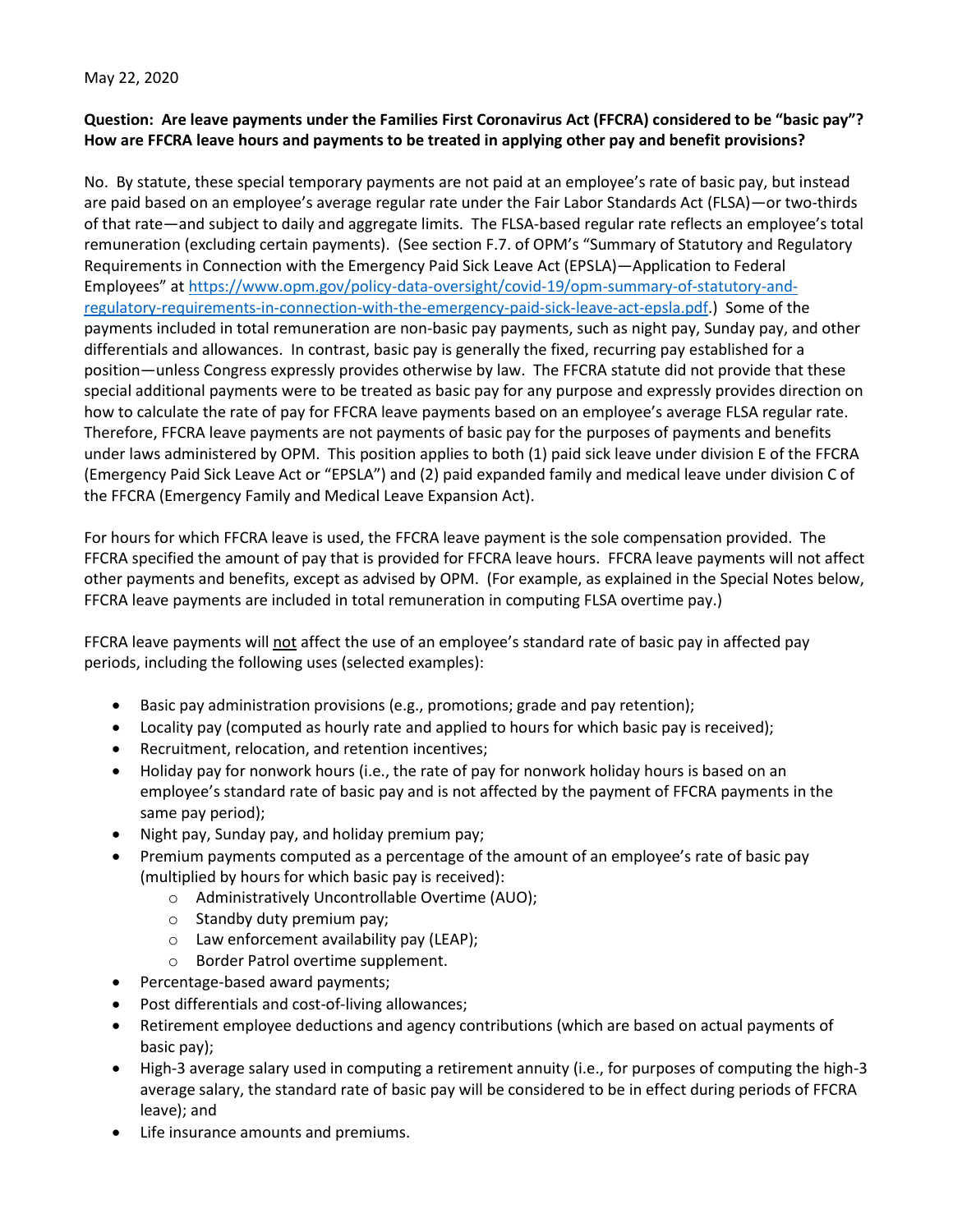## Special Notes:

- 1. In computing payments for which a percentage of an employee's hourly rate of basic pay is multiplied by the number of hours for which basic pay is received (e.g., AUO pay), hours compensated by FFCRA leave payments are not included, since they are not basic pay hours.
- 2. In applying the 8-hour rule in 5 U.S.C. 5545(a)(2) and 5 CFR 550.122(b) used to determine whether night pay is payable during paid leave, exclude any FFCRA leave hours during the pay period in determining whether the 8-hour threshold has been met, since they are not the type of "leave with pay" hours (e.g., leave under 5 U.S.C. chapter 63) intended to be considered. Also, since the FFCRA leave payment is the sole compensation for FFCRA leave hours, night pay will not be paid for FFCRA leave hours, even when an employee is below the 8-hour threshold.
- 3. In computing and applying a reemployed annuitant's annuity offset that is subtracted from basic pay
	- a. the "number of hours actually paid for the pay period" in 5 CFR 837.303(c) excludes FFCRA leave hours, since they are not basic pay hours;
	- b. FFCRA leave payments are not basic pay to which the annuity offset may be applied (i.e., an annuity offset cannot reduce the amount of the FFCRA leave payment).
- 4. In applying the premium pay cap under 5 U.S.C. 5547 (which involves the summing of basic pay and premium pay in a biweekly or annual period), FFCRA leave payments are not considered to be basic pay (i.e., FFCRA leave payments are not included in the sum).
- 5. In applying the aggregate pay limitation under 5 U.S.C. 5307 (which limits title 5 payments in addition to basic pay), FFCRA leave payments are not considered to be basic pay. Since FFCRA leave payments are not made under title 5, they also are not included as non-basic pay payments in deriving aggregate compensation.
- 6. FFCRA leave hours and leave payments are excluded in determining if an employee has received a regular rate that exceeds the required minimum wage under 5 CFR 551.301.
- 7. FFCRA leave payments are part of total remuneration in title 5 FLSA overtime computations (5 CFR part 551, subpart E). FFCRA leave hours are included in total hours of work used in (1) determining whether an employee exceeded applicable overtime thresholds and (2) computing an employee's FLSA hourly regular rate. (See 5 CFR 551.401(b), 551.511, and 511.512.) FFCRA leave payments are not included in determining an employee's FLSA straight-time rate (5 CFR 551.512).
- 8. FFCRA leave hours are counted as hours of work in applying title 5 overtime thresholds (5 U.S.C. 5542 and 5 CFR 550.111-550.113, consistent with 5 CFR 550.112(c)). (See section E. 14. in OPM's "Summary of Statutory and Regulatory Requirements in Connection with the Emergency Paid Sick Leave Act (EPSLA)— Application to Federal Employees" at https://www.opm.gov/policy-data-oversight/covid-19/opm-summaryof-statutory-and-regulatory-requirements-in-connection-with-the-emergency-paid-sick-leave-act-epsla.pdf.)
- 9. FFCRA leave hours are considered hours in a pay status for the purpose of determining whether an employee is entitled to holiday time off pay based on being in a pay status on an employee's scheduled workday before or after the holiday. The payment amount for holiday time off pay would be based on an employee's standard rate of basic pay.
- 10. FFCRA paid leave hours are not "leaves of absence without pay" that count toward the 6-month rule in 5 U.S.C. 8332(f) and 8411(d) dealing with retirement service credit for unpaid leave periods.
- 11. FFCRA paid leave hours are considered hours in a pay status and, thus, are not "time in nonpay status" in applying creditable service rules for General Schedule within-grade increase waiting periods (5 CFR 531.406).